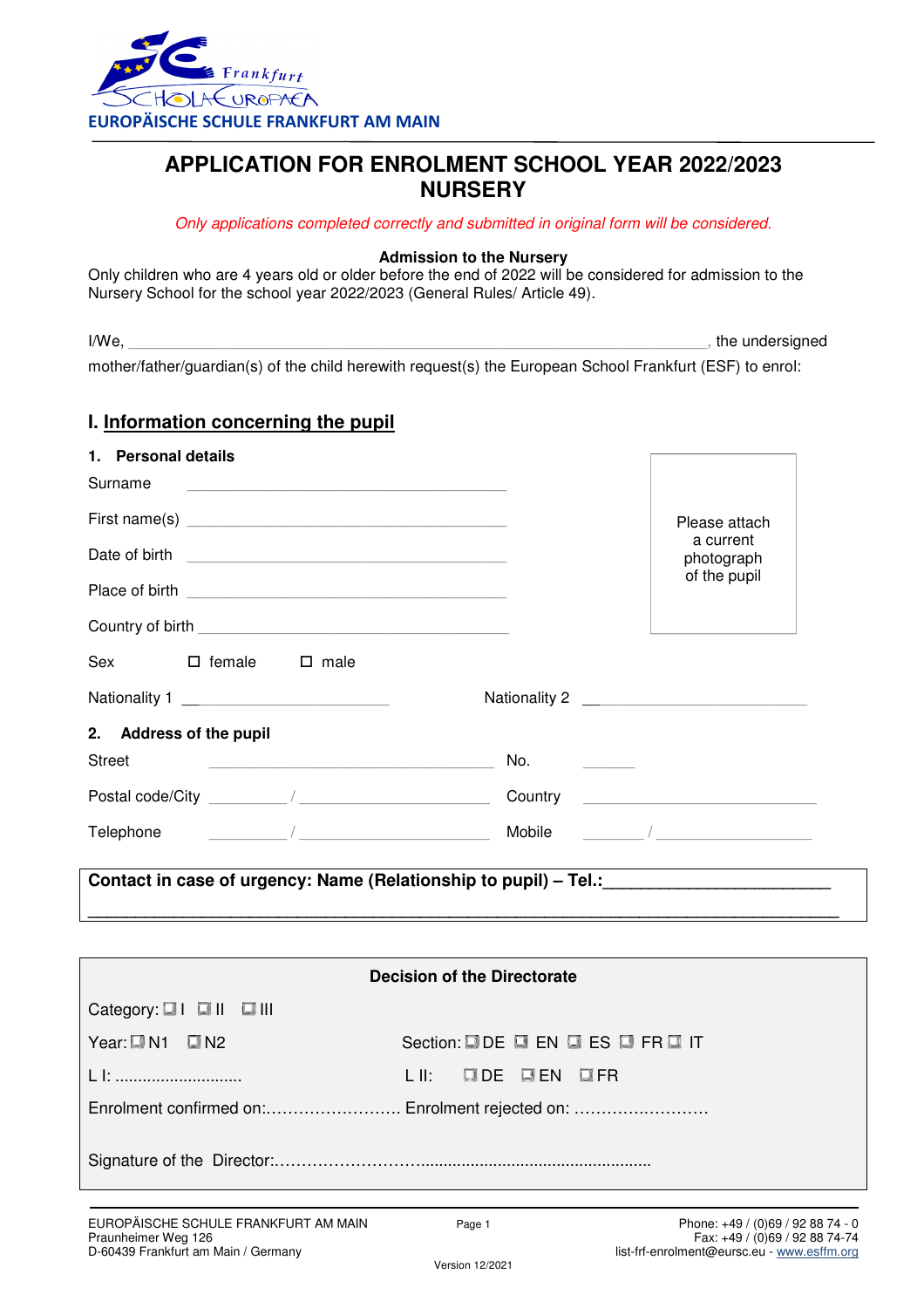

# **II. Language Section and choice of Language 1 (L1) and Language 2 (L2)**

**Art. 47 e) General Rules of the European Schools (for category I and II only)** 

A fundamental principle of the European Schools is the teaching of mother tongue/dominant language as first language (L1).

This principle implies the pupil's enrolment in the section of his/her mother tongue/ dominant language where such a section exists.

This principle may be waived only where the child has been educated in a language other than his/her mother tongue/dominant language for a minimum of two years at primary or secondary level. The European Schools will presume in that case that the child will be capable of continuing his/her schooling in the language in question.

In schools where the section corresponding to a pupil's mother tongue/dominant language does not exist, he/she will generally be enrolled in one of the vehicular language sections. He/She will attend the classes in his/her mother tongue/ dominant language organised for so-called **SWALS** (**S**tudents **W**ithout A **L**anguage **S**ection) as L1.

Parents will not be free to choose their child's first language (L1), its determination being the responsibility of the school's Director. L1 must correspond to the child's mother tongue or dominant language, in the case of multilingual children, the dominant language being the one of which they have the best command.

Should there be any dispute about the pupil's L1, it will be the Director's responsibility to determine which language it is, on the basis of the information provided by the pupils' legal representatives on the enrolment form and by requiring the pupil to take comparative language tests, organised and under the control of the school's teachers. The tests will be organised whatever the pupil's age and teaching level, *i.e.* including the nursery cycle.

Determination of L1 at the time of the child's enrolment is definitive in principle. A change of Language 1 may only be authorised by the Director for compelling pedagogical reasons, duly established by the Class Council and on the initiative of one of its members.

Mother tongue/dominant language of the child:

If your child's mother tongue/dominant language corresponds to one of the 5 language sections listed below, please complete part **1.1** and then go on to question 2.

If your child's mother tongue/dominant language does not correspond to one of the languages of the 5 language sections listed below, then proceed directly to question **1.2.**

In the Nursery of the European School Frankfurt (ESF) there are 5 language sections:

### **German, English, French, Italian, Spanish**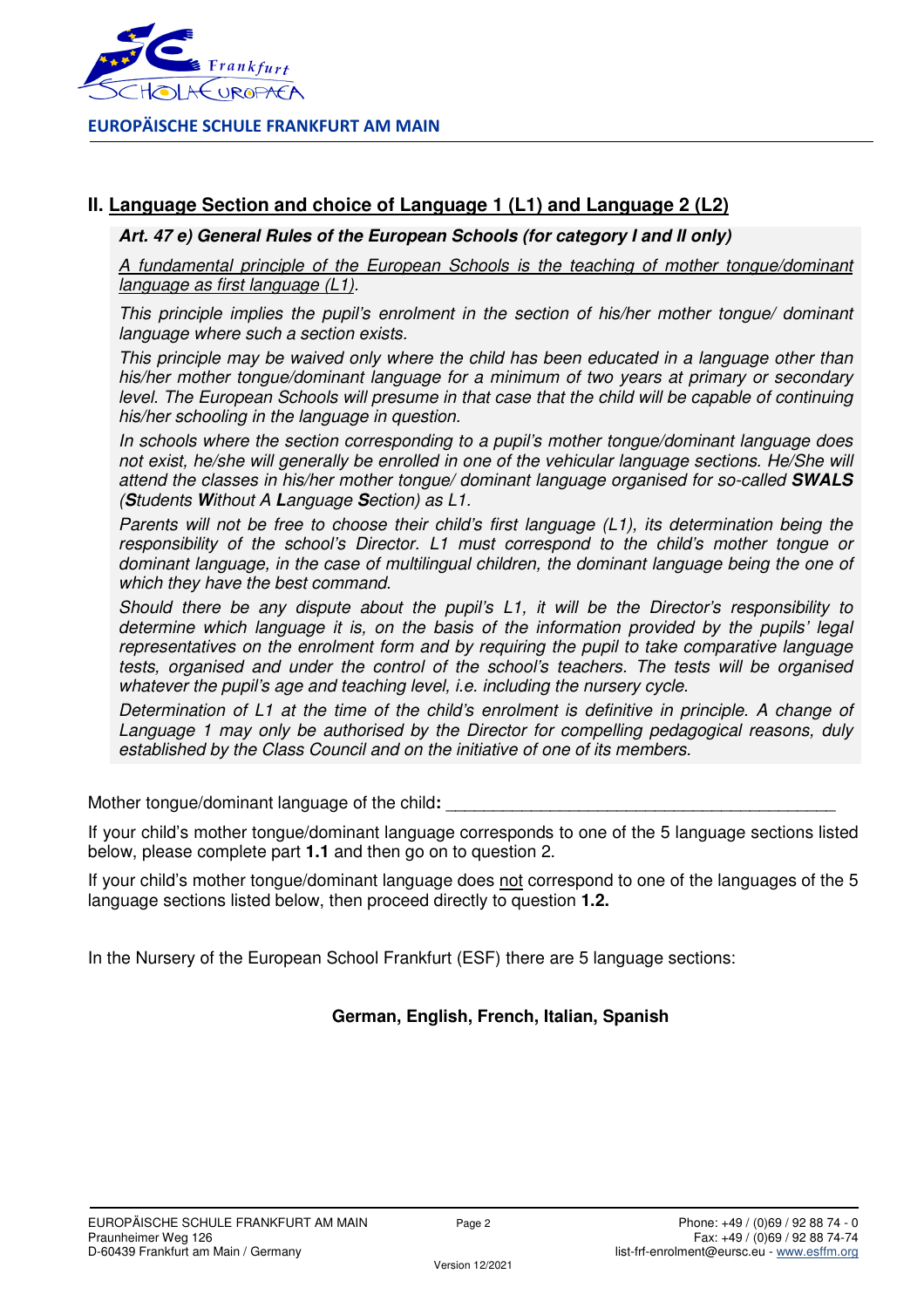

#### **1.1 Mother tongue/dominant language corresponds to the language of the section**

|        | i. Language 1/Language section                               |                                                                                                                                                                                                                                                 | ii. Language 2 (1st Foreign Language) |
|--------|--------------------------------------------------------------|-------------------------------------------------------------------------------------------------------------------------------------------------------------------------------------------------------------------------------------------------|---------------------------------------|
|        | German                                                       | L2 is taught to all pupils from year 1 primary onwards.<br>Starting in year 3 of the secondary school, L2 is also the<br>language of instruction for lessons of History &<br>Geography, Religion/Ethics and Economics (starting in<br>year S4). |                                       |
| $\Box$ | English                                                      |                                                                                                                                                                                                                                                 |                                       |
|        | French                                                       | <b>Tara</b>                                                                                                                                                                                                                                     | German                                |
|        | Italian                                                      | $\mathsf{L}$                                                                                                                                                                                                                                    | English                               |
|        | Spanish                                                      |                                                                                                                                                                                                                                                 | French                                |
|        | In this case, Language I is the main language of instruction |                                                                                                                                                                                                                                                 |                                       |

throughout the child's school career.

#### **1.2 Mother tongue/dominant language does not correspond to the language of the section**

#### **i. Language 1 / Mother Tongue Tuition\***

\* Pupils of category I and category II are entitled to tuition in their mother tongue/dominant language in one of the official languages of the EU until the European

Category III pupils are entitled to language 1 tuition if a course already exists and does not create a new group. Should the course have to be terminated, the category III pupils concerned would have to replace their L1with their L2 and would have to choose a new L2. They would be allowed two years to catch up.(see doc. 2019-01-D19-en-

#### **ii. Language 2\*\* (L2 = 1st Foreign Language and is the language of the section)**

Other EU language

Baccalaureate.

Annex III)

 $\overline{\phantom{a}}$  , which is a set of the set of the set of the set of the set of the set of the set of the set of the set of the set of the set of the set of the set of the set of the set of the set of the set of the set of th

#### Please select one of the following language sections:

| $\Box$ | German |
|--------|--------|

- □ English
- □ French

\*\*In this case the **language 2** is automatically the main language of instruction throughout the child's school career

#### **2. Other National Language (ONL)**

(ONL tuition is optional and available only for Irish or Maltese nationals in the English section. ONL is offered from the Nursery level through S7.)

□ Irish □ Maltese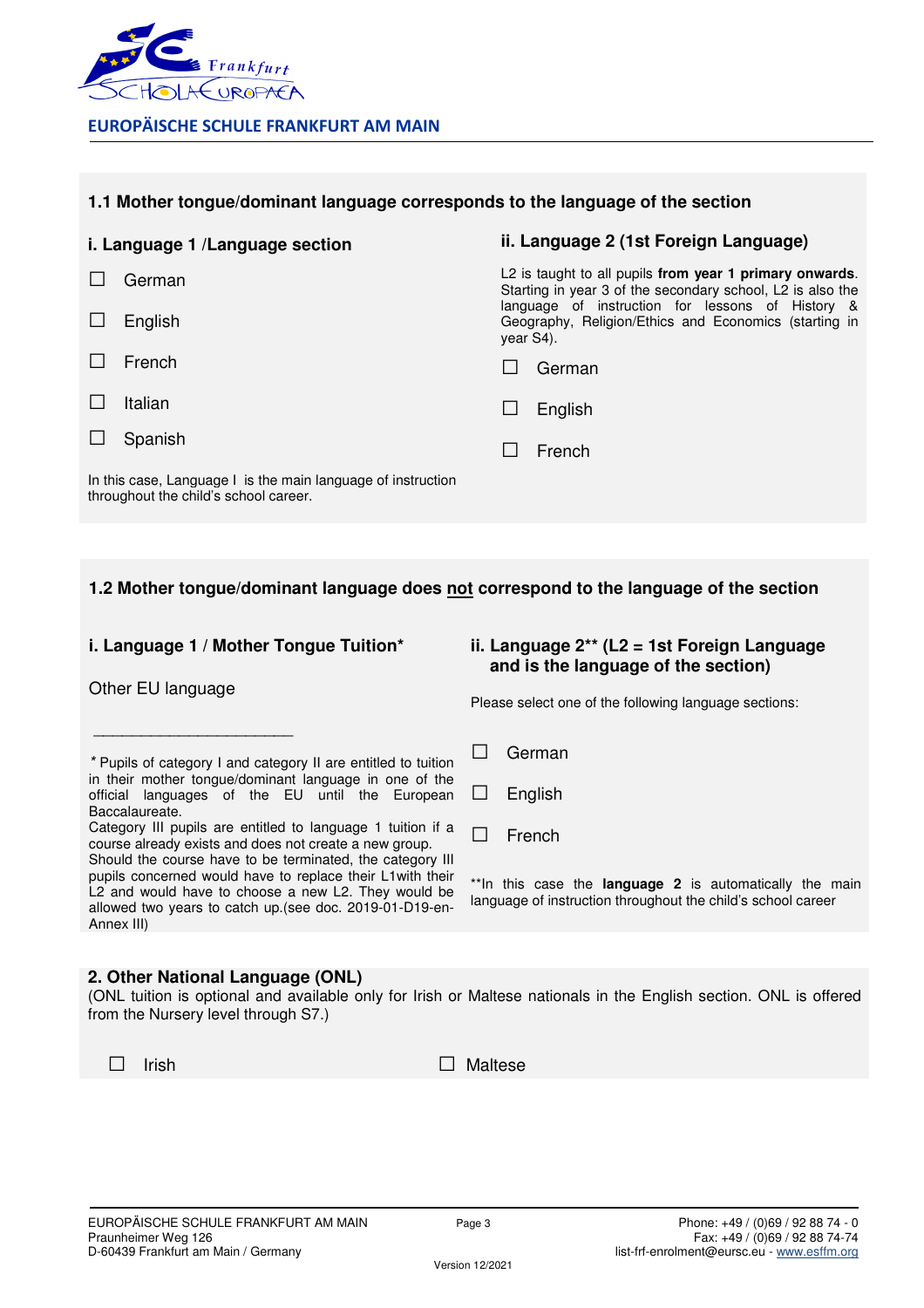

## **3. Languages & language competence** (as indicated in Part 1)

| Language         | Number of years of<br>practice | Competence<br>$(++/-/-)$ |
|------------------|--------------------------------|--------------------------|
| Language 1:      |                                |                          |
|                  |                                |                          |
| Language 2:      |                                |                          |
|                  |                                |                          |
| Other languages: |                                |                          |
|                  |                                |                          |
|                  |                                |                          |
|                  |                                |                          |
|                  |                                |                          |
|                  |                                |                          |
|                  |                                |                          |

 $(++$  =mother tongue or equivalent /  $+$  = very good / o = basic knowledge / - = no knowledge)

### Languages spoken at home:

Father: \_\_\_\_\_\_\_\_\_\_\_\_\_\_\_\_\_\_\_\_\_\_\_ Mother: \_\_\_\_\_\_\_\_\_\_\_\_\_\_\_\_\_\_\_\_\_\_\_\_\_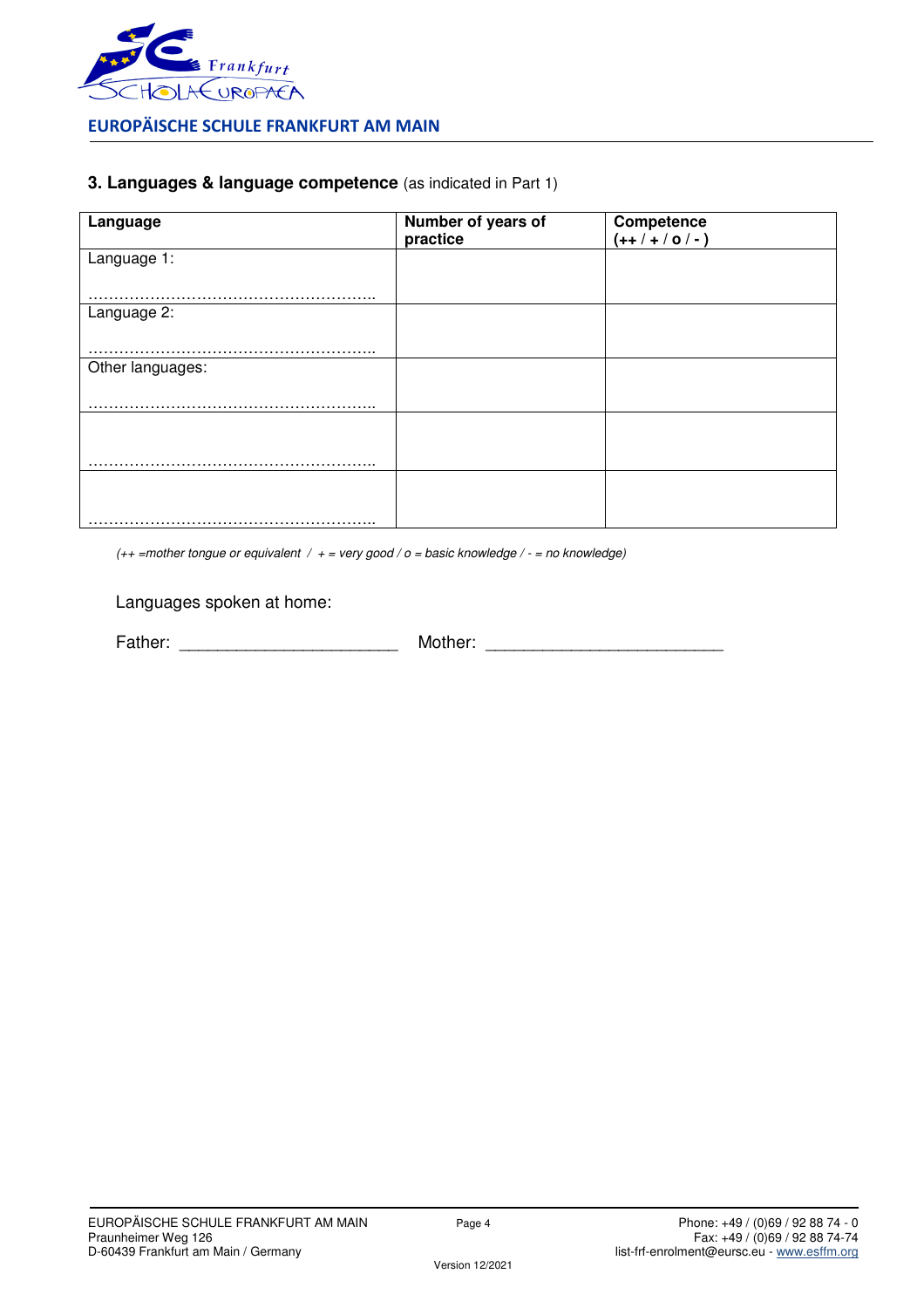

# **III. General information previous Education**

The child has already attended a 'crèche' (day care nursery) or/and a Nursery  $\Box$  yes  $\Box$  no

### **Previous day care / schooling:**

Please list all attended institutions and provide a copy of the reports (if available)

| <b>School</b> | <b>Name of institution</b> | <b>Type of institution</b> | Grade | Country | Language of |
|---------------|----------------------------|----------------------------|-------|---------|-------------|
| year          |                            |                            |       |         | instruction |
| 2021/2022     |                            |                            |       |         |             |
| 2020/2021     |                            |                            |       |         |             |
| 2019/2020     |                            |                            |       |         |             |

|                                              | If yes, please specify:              |
|----------------------------------------------|--------------------------------------|
| Does the child repeated a year? *            | $\Box$ yes                           |
|                                              | $\Box$<br>no                         |
| Does the child skip a year? *                | $\Box$ yes                           |
|                                              | $\Box$<br>no                         |
| Does your child have a learning              | $\Box$ yes                           |
| difference/difficulty and special needs? **  | no                                   |
| Did your child `receive learning support ? * | $\Box$ yes                           |
|                                              | П<br>no                              |
| Does your child have a disability which      | $\Box$ yes                           |
| requires specialised support? **             | $\Box$<br>no                         |
| Did the child receive following care? *      | Child psychologist                   |
|                                              | Child psychiatrist<br>$\Box$         |
|                                              | Speech disorders or speech therapist |
|                                              | others<br>П                          |
| If yes, how long?                            |                                      |
|                                              |                                      |

\*Please attach the relevant documentation if necessary translated into one of the vehicular languages (DE, EN, FR).

\_\_\_\_\_\_\_\_\_\_\_\_\_\_\_\_\_\_\_\_\_\_\_\_\_\_\_\_\_\_\_\_\_\_\_\_\_\_\_\_\_\_\_\_\_\_\_\_\_\_\_\_\_\_\_\_\_\_\_\_\_\_\_\_\_\_\_\_\_\_\_\_\_\_\_\_\_\_\_\_\_\_\_\_\_\_\_

**\*\*** Please attach a copy of the relevant medical assessments/documents from the last 6 months and translated into one of the vehicular languages (DE, EN, FR).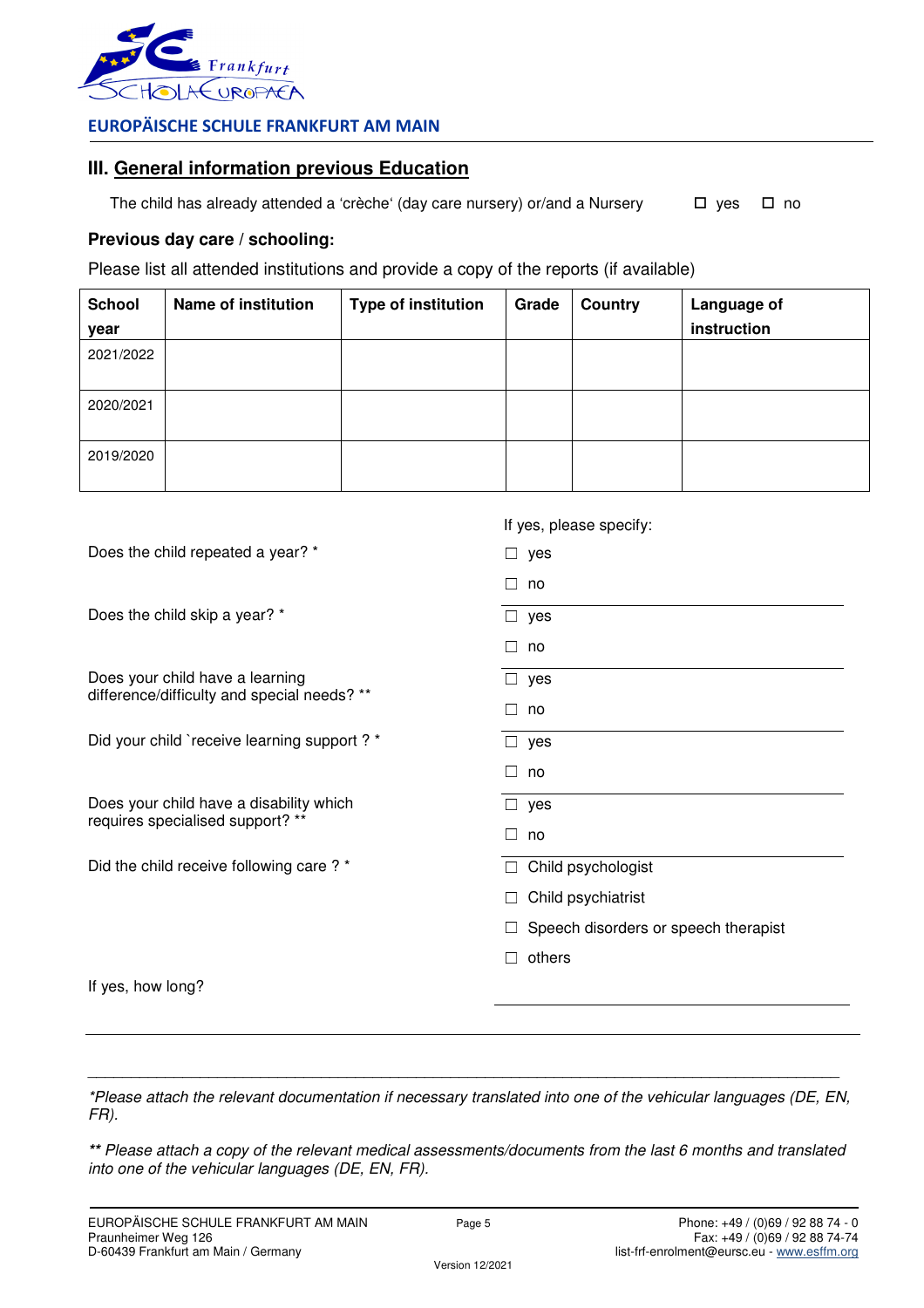

# **IV. Information concerning the family**

The child lives with the  $\Box$  parents  $\Box$  mother  $\Box$  father  $\Box$  guardian (as indicated on page 1) **Please inform the school immediately of any changes regarding the data provided below**

|                                                                                             | <b>Mother</b> | <b>Father</b> | Guardian |
|---------------------------------------------------------------------------------------------|---------------|---------------|----------|
| Surname                                                                                     |               |               |          |
| First name(s)                                                                               |               |               |          |
| Nationality                                                                                 |               |               |          |
| Street, No.                                                                                 |               |               |          |
| Postal code/City                                                                            |               |               |          |
| Country                                                                                     |               |               |          |
| Telephone, private                                                                          |               |               |          |
| Mobile phone, private                                                                       |               |               |          |
| Profession                                                                                  |               |               |          |
| Employer                                                                                    |               |               |          |
| Telephone at work                                                                           |               |               |          |
| E-mail for official school<br>communications<br>(Log-in SMS, Announcement,<br>school bills) |               |               |          |
| Cat. III:<br>Payer (only one Person)                                                        |               |               |          |

| If parents are separated or divorced please provide detailed information on legal custody.<br>Please also inform the school immediately of any changes |  |  |  |
|--------------------------------------------------------------------------------------------------------------------------------------------------------|--|--|--|
| Father and mother (common custody)<br>u                                                                                                                |  |  |  |
| $\Box$ Father (sole custody)                                                                                                                           |  |  |  |
| $\Box$ Mother (sole custody)                                                                                                                           |  |  |  |
| Relationship to pupil (only if the child does not live with the parents):                                                                              |  |  |  |
|                                                                                                                                                        |  |  |  |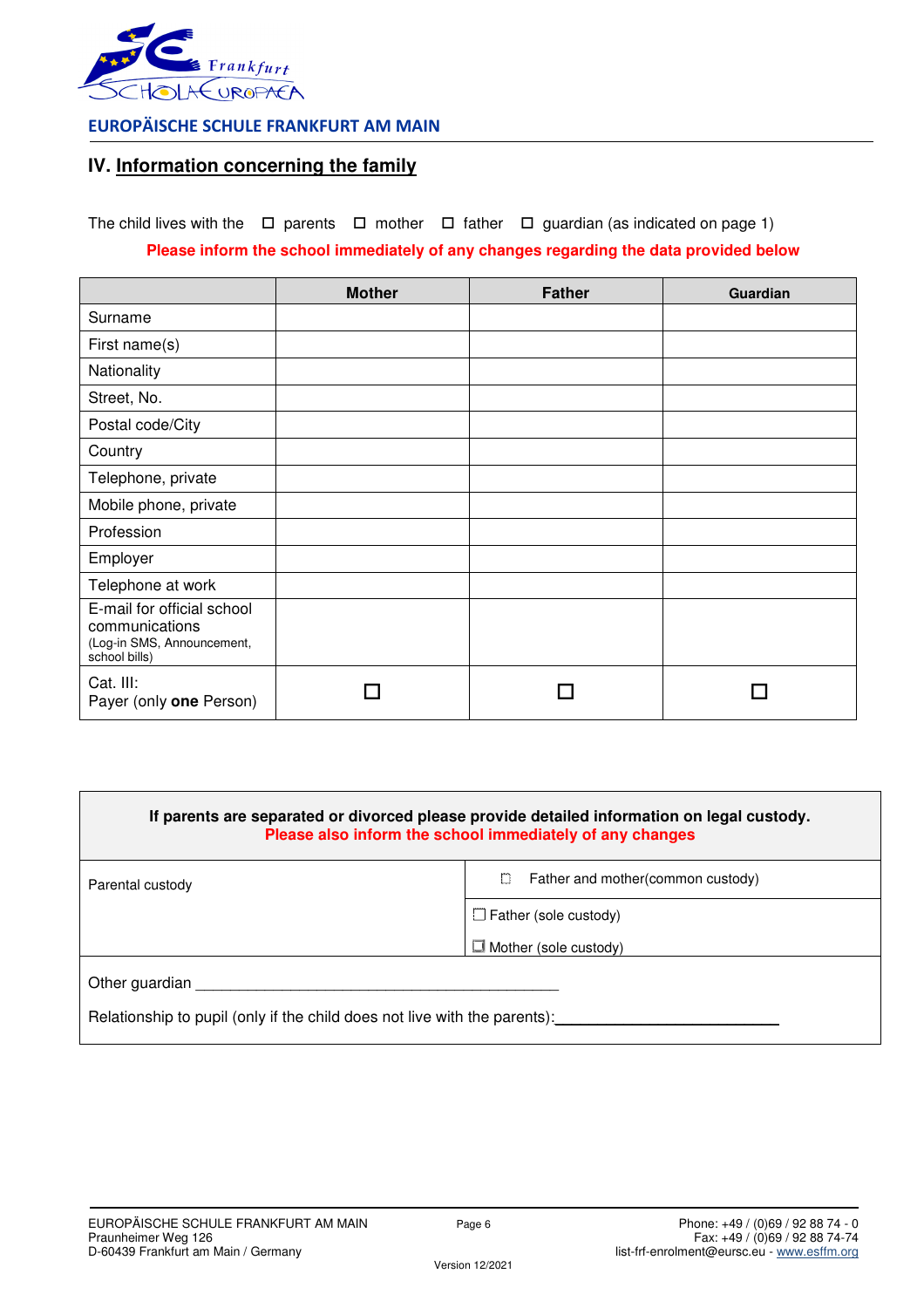

### **Information on siblings:**

#### **A - already attending the European School Frankfurt:**

| <b>Name</b> | First name(s) | Date of birth | Grade |
|-------------|---------------|---------------|-------|
|             |               |               |       |
|             |               |               |       |
|             |               |               |       |
|             |               |               |       |

#### **B - submitted application(s) at the European School Frankfurt for school year 2022/2023**

| <b>Name</b> | First name(s) | Date of birth | Grade |
|-------------|---------------|---------------|-------|
|             |               |               |       |
|             |               |               |       |
|             |               |               |       |
|             |               |               |       |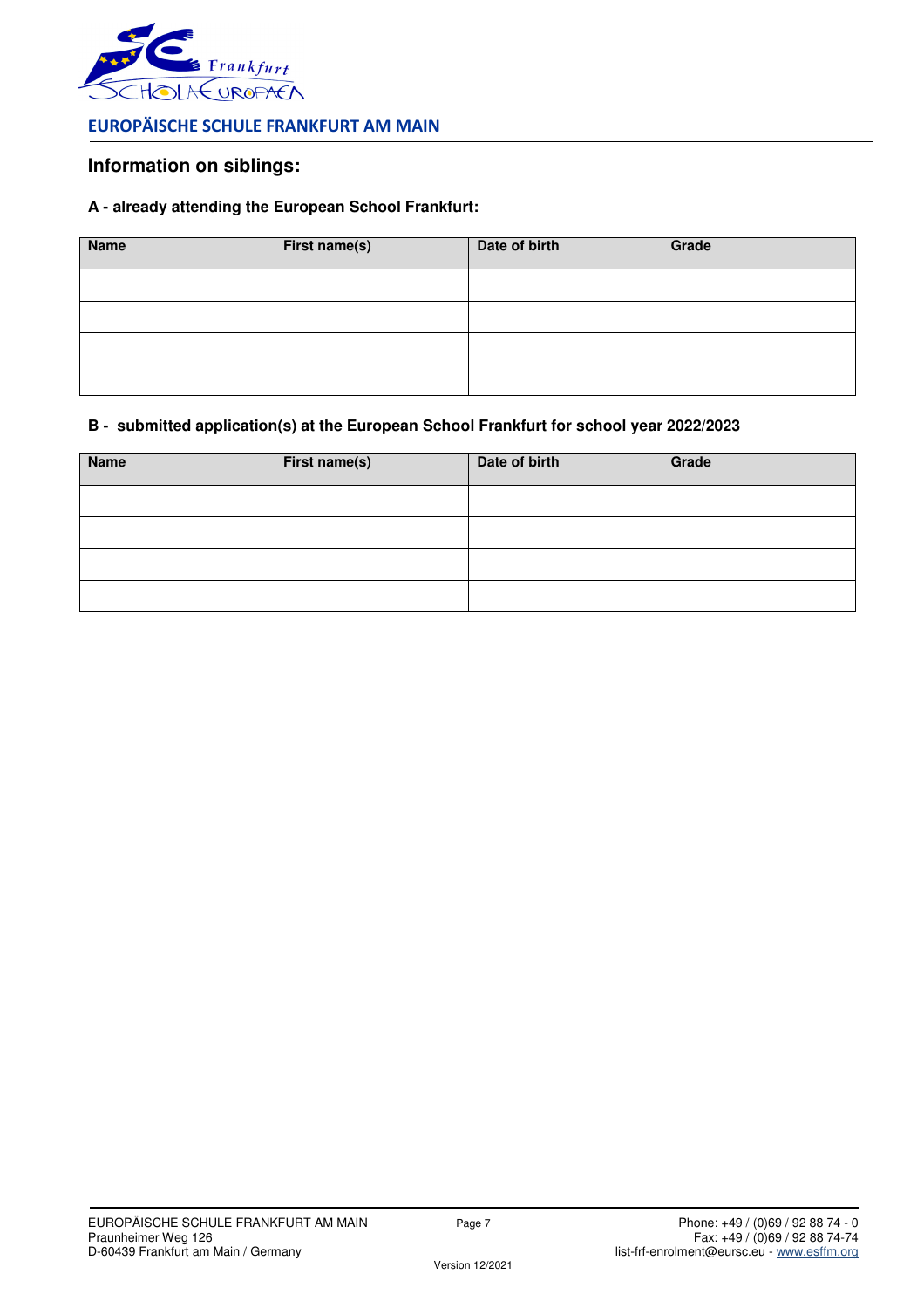

# **V. Documents to be enclosed with this application**

- 1. A copy of the birth certificate of the child
- 2. If parents are divorced or separated, please enclose a document proving who has legal custody of the child.
- 3. If the child does not live with his/her parents, please enclose a document proving that the guardian of the child has custody.
- 4. For enrolment as category I or category II, a confirmation by the employer (original document) must be attached.

**Please submit copies, not original documents (except for V.4 above). All documents supplied with the application should be in either German, English, French, Italian or Spanish or accompanied by a respective certified translation.** 

# **VI. School charges and fees**

- 1) The signatories of this agreement have read and understood the following legally binding conditions that apply to the European Schools and the legal guardians. With their signature, the legal guardian(s) declare(s) their full compliance with the conditions listed. School fees are fixed annually by the Board of Governors of the European Schools (BGES) and may change from year to year.
- 2) Children whose parents work for the institutions listed below fall under the so-called category I and are exonerated from paying school fees:
	- a) Employees of the European Central Bank
	- b) Employees of institutions of the European Commission
- 3) Parents not employed by the category I institutions listed above, or if not employed by an organisation which has signed a financial agreement with the BGES or with the European School Frankfurt (category II), are required to pay annual fees. For the school year 2022/2023, the school fees are expected to amount to:

| <b>Nursery</b> | Primary    | Secondary  |
|----------------|------------|------------|
| € 4 118,32     | € 5 662,75 | € 7 721,93 |

4) All parents of category I, II and III pupils are obliged to pay the administrative fees listed below. These fees are reviewed and confirmed by the management of the school once a year:

| Cycle                      | <b>Nursery</b> | Primary          | Secondary |
|----------------------------|----------------|------------------|-----------|
| Insurance                  |                | € 5.00<br>€ 5.00 | € 5.00    |
| Administrative fees        | € 34.00        | € 34.00          | € 40.00   |
| Fees for books (Intermath, |                | variable         | variable  |
| Mediterranean World)       |                |                  |           |
| Fee for BAC registration   |                |                  | €99.86    |

- 5) In accordance with article 29 of the General Rules of the European Schools, the annual school fees must be paid within the fixed deadline. It is not possible to legally challenge the decision of the Board of Governors of the European Schools with regards to school fees.
- 6) In accordance with article 6, paragraph 1 of the General Rules of the European Schools, the school has the legal right to pursue the payment of outstanding fees and other costs through the courts.
- 7) Once the admission procedure is complete, the signing parties are bound by the conditions listed herein and consequently bound to the payment of school fees and other compulsory costs within the deadlines set by the school. Parents or guardians of children of category III are required by the school to make an advance payment of 25% of the school fees. Please specify the person responsible for the payment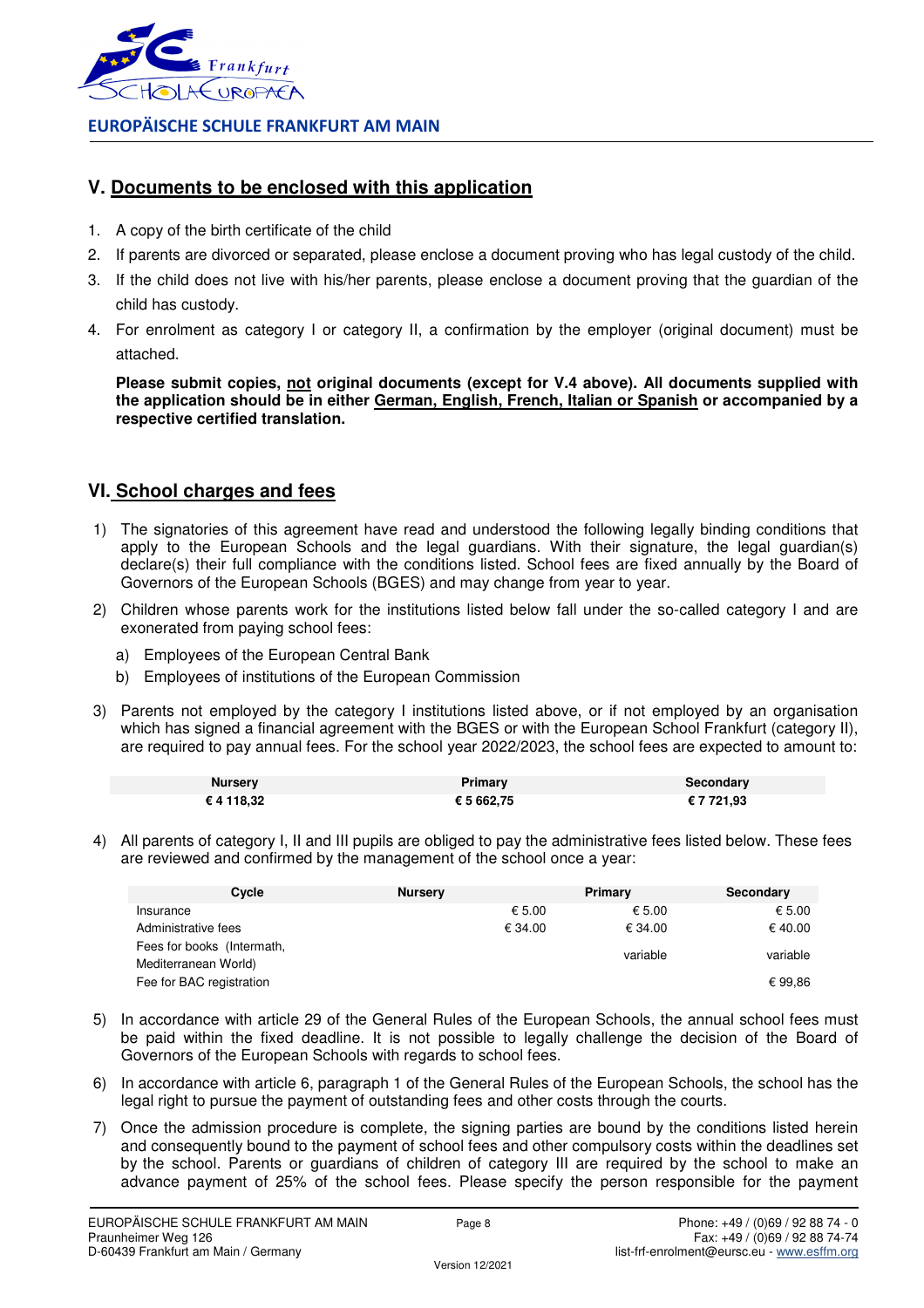

(Payer) as in part V. The school bill for this advance payment will be sent by e-mail in June or before the start of the school year at the latest. The advance payments are not refundable. The remaining amount will be charged after the start of the school year.

**In accordance with the General Rules of the European Schools, a pupil for whom the fixed school fees are not paid or not paid in full, or for whom the 25% advance payment is not made by the due date, will not be allowed to attend classes at the European Schools.**

# **VII. Provisions for the protection of personal data**

The European Schools are educational institutions set up in the European Union's Member States. Their purpose is to provide children with quality teaching and learning, in the public interest.

The European Schools are committed to respecting your privacy and to complying with the requirements of Regulation (EU) 2016/679 of the European Parliament and of the Council of 27 April 2016, on the protection of natural persons with regard to the processing of personal data and on the free movement of such data (hereinafter, referred to as the 'GDPR').

To organise teaching and learning and in order to meet the pupils' specific needs, the School needs to process their personal data and those of the legal representatives/parents.

With respect to the processing of your personal data, you have the right to be informed and to access your personal data. You also have the right to rectification, erasure and to object to the processing. Where the School processes personal data on the basis of consent, such consent may be withdrawn at any time.

The European Schools Privacy Statement can be found on our website **www.esffm.org.**

### **VIII. Health questionnaire**

Should your child be admitted, our Health Service department will contact you directly.

### **IX. Notice of withdrawal**

The notice of withdrawal must be submitted at least 2 weeks prior to leaving the school. The notice of withdrawal must be in original format (the form can be downloaded from the school website), filled in legibly, signed by both parents or legal guardians and returned to the main secretariat In cases of legal custody agreements, parents are required to attach a copy of the relevant document or court ruling. The school will, in turn, acknowledge receipt and issue a confirmation of withdrawal in writing.

# **X. Declaration**

The undersigned declare(s) that they were informed that the request for enrolment can only be considered as accepted if the Director of the European School Frankfurt has sent out a written confirmation of admission. Prior to such written confirmation, it is not possible for pupils to attend class.

According to article 45 of the General Rules of the European Schools, enrolment shall not be considered as final until all requested documents are enclosed in the pupil's personal file.

The undersigned declare(s) that they have read the **General Rules of the European Schools** (see www.eursc.eu) and the **provisions for the protection of personal data** (chapter VII of this form) and undertake(s) to respect them by signing this application for enrolment.